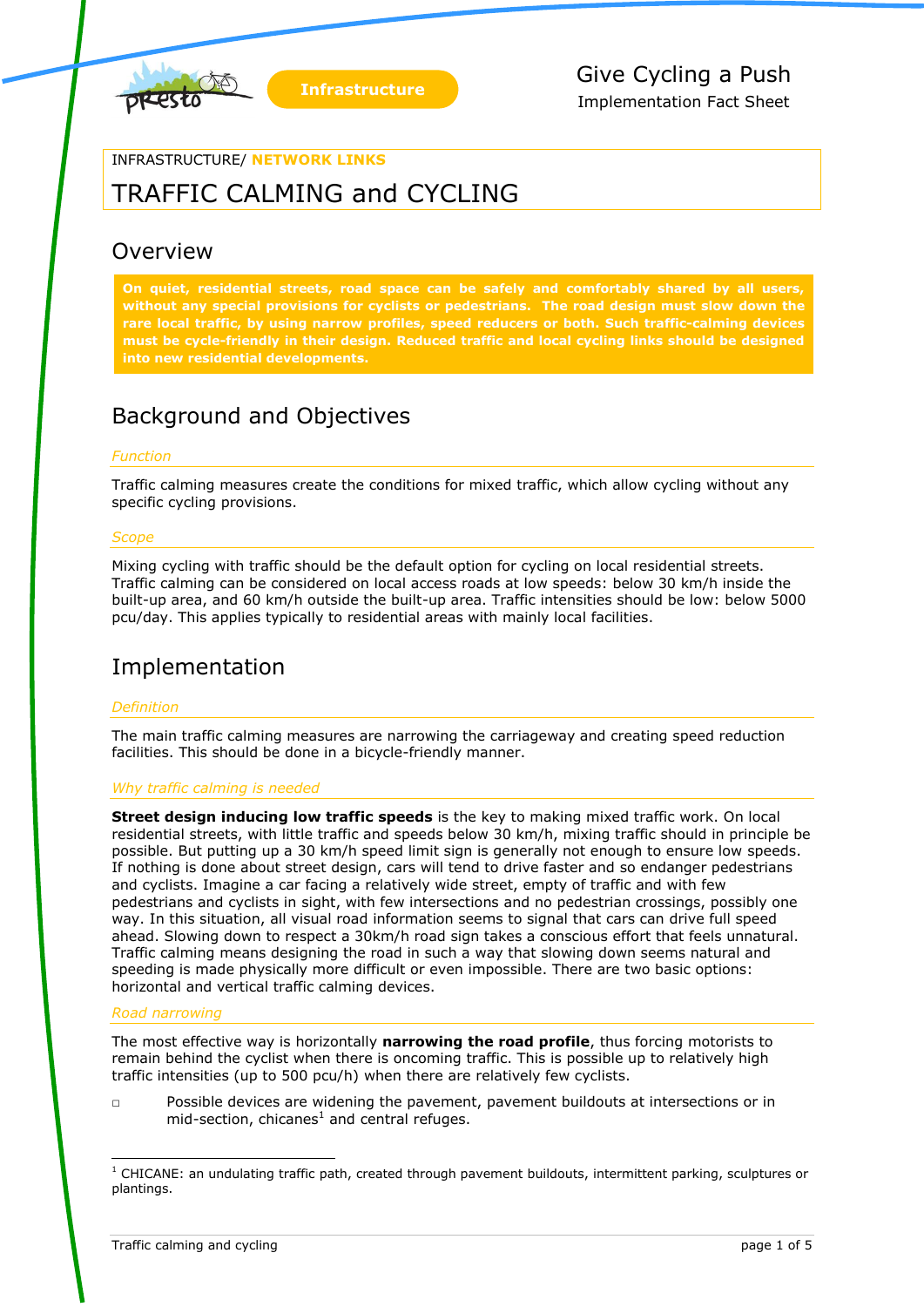

Implementation Fact Sheet

□ Parking should be off the carriageway, in parking bays or on estates. Installing diagonal parking bays is a simple way of narrowing the road while increasing parking capacity.

Recommended road width dimensions are either below 3 m or above 3.85 m

- □ Below 3 m, cars will not usually attempt to overtake cyclists.
- □ Between 3m and 3.85 cars will often attempt to overtake, but there is not enough space to do so safely.
- □ At speeds up to 30 km/h, the width can range from 3.85 m (car + bicycle, in case of extremely low intensities) to 4.85 m (bicycle + car + bicycle).
- □ At speeds up to 60 km/h (outside built-up area), the width can range from 4.5 m to 5.5 m.

When badly designed, street narrowing measures may be uncomfortable or dangerous for cyclists. It is especially important to **create by-passes for pinch points**. Pinch-points are place where the road momentarily narrows, to slow down motorized traffic. In those cases, cyclists should be able to by-pass them in a straight line. The cyclist should not be forced to negotiate the pinch-point together with traffic, which creates a risky struggle for space involving a swerving movement.

#### *Vertical speed reducers*

Additional **vertical speed reducing devices** may still be needed, such as speed humps<sup>2</sup>, speed tables<sup>3</sup> and speed cushions<sup>4</sup>. These measures increase overall safety. However, they can also be **restrictive for cyclists**, who may be forced to slow down or deviate from their path. We should opt for **cycle-friendly speed reducers**, designed in such a way as to reduce or eliminate the inconvenience for the cyclist.

- □ The most cycle-friendly devices are those that do not take up the entire width of the road, such as speed cushions or bollards to block car access physically. In these cases, **cycle bypasses** can easily be provided: the design obstructs car speed or car entry, but allows cyclists to continue on a direct route. For comfort, the bypass should have the width of a cycle lane: 1.5 m wide. A width below 1.2 m requires the cyclist to concentrate on avoiding obstacles, to slow down and to lose momentum. The bypass should be clearly marked with a bicycle symbol and appropriate signage.
- □ In other cases, **cycle-friendly speed reducers** can be put in. Some popular speed reducers take up the entire width of the carriageways, and cyclists have to ride over them, just like cars: speed humps and speed tables (also used for intersections). Basically, these are unattractive and uncomfortable for cyclists. To minimize the inconvenience for cyclists, they should be of sinusoid design, to allow the cyclist to pass with little difficulty.
- □ Often **cycle-and-bus-friendly speed reducers** can be put in. In urban areas, often buses and cyclists pass through local streets. Bus-friendly speed tables and speed humps also provide comfort for the cyclist. Speed cushions can be designed to allow buses' wheels to drive on both sides, while leaving bypass space for cyclists.

#### *Traffic reduction and alternative routes*

Do not count on road design to solve all problems. Sometimes we need to look beyond the street in question and **reconsider the structure of road and cycling networks**. Suppose a local cycle link is considered absolutely vital to the network, but traffic intensity and speed are too high for mixing, but there is no space for cycle tracks or even lanes.

□ In such a case, **traffic reduction** should be considered as the first option. Can the road function be downgraded in the road hierarchy, in order to become a 30km/h local access road? Can traffic be deflected to other routes, for instance by creating or adapting a oneway street system, or by closing off car access on to street sections or at intersections, with bicycle bypasses? Can certain types of traffic be restricted, on the basis of weight and

-

 $2$  SPEED HUMP: a short rounded hump, spanning the width of the road

 $3$  SPEED TABLE: a longer hump with a flat space in the middle, long enough to accommodate an entire wheelbase

<sup>&</sup>lt;sup>4</sup> SPEED CUSHION: a narrow hump, not spanning the width of the road, forcing cars to drive over them with one wheel, but allowing vehicles with a wider axle, notably emergency vehicles, to straddle them and drive along unhindered.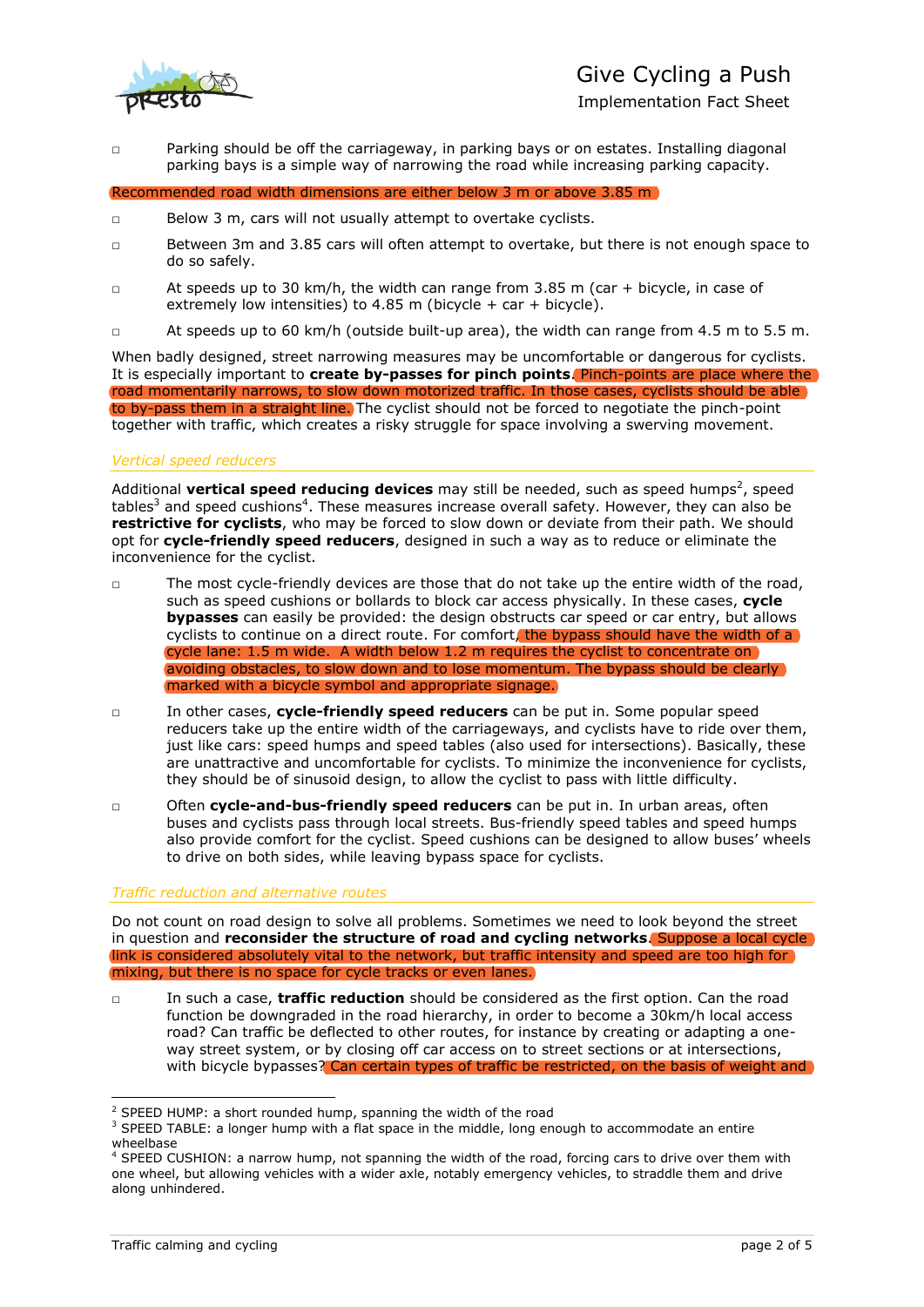

Implementation Fact Sheet

height, in order to increase safety? Can parking space be moved out of the street? Can the road space be reallocated?

□ Or perhaps an **alternative cycling route** can be found? Often a pragmatic trade-off needs to be made between directness, comfort and safety: a less direct mixed-traffic route may be preferable to a more direct but also more dangerous route, at least if the detour is acceptable and does not risk simply discouraging cyclists. Or a new shortcut on a dedicated cycle track may be created, for instance through a park or creating a cycling bridge.

The **UK provision hierarchy for cyclists**<sup>5</sup> tells cycle infrastructure designers always to consider traffic reduction and speed reduction as the first options. Only where these are ruled out should they consider junction treatment and reallocation of road space. And only as a last resort should they consider cycle lanes and cycle tracks. This is a matter of principle: pedestrians and cyclists should have the possibility to use street and road infrastructure with the greatest degree of safety and comfort and as little obstacles as possible. Other arguments given are the wider community benefits of traffic reduction and traffic calming, and greater cost-effectiveness.

| <b>Provision hierarchy for cyclists (UK quidance)</b> |                                                                               |                                                                                                                   |
|-------------------------------------------------------|-------------------------------------------------------------------------------|-------------------------------------------------------------------------------------------------------------------|
| <b>Consider</b><br>first                              | <b>Traffic reduction</b>                                                      | Would a reduction in traffic volume or<br>exclusion of specific vehicle types improve<br>conditions sufficiently? |
|                                                       | Speed reduction                                                               | Would speed reduction improve conditions<br>sufficiently?                                                         |
|                                                       | Junction treatment, hazard site<br>treatment, traffic management              | Would traffic management improve<br>conditions sufficiently?                                                      |
|                                                       | Redistribution of the carriageway<br>(bus lanes, widened nearside lanes etc.) | Would bus lanes or widened nearside<br>lanes be sufficient?                                                       |
|                                                       | Reallocation of the carriageway to cycle-<br>specific facilities              | Would cycle lanes (or cycle tracks created<br>by carriageway narrowing) be sufficient?                            |
| <b>Consider</b><br>last                               | Off-carriageway cycling facilities                                            | Would cycle tracks be sufficient?                                                                                 |
| Note: the design might be a combination of measures   |                                                                               |                                                                                                                   |

Source: DfT (Department for Transport) – LTN 1/04 – Policy, Planning and Design for Walking and Cycling.

#### *Cycle-friendly new residential developments*

In new urban developments, traffic calming is to be considered as integral to **permeable urban design** and **sustainable land-use planning**.

- □ In **residential neighbourhood developments**, traffic calming should be integrated in the urban design at an early stage. The lay-out of the road network can combine lowtraffic areas and cycling bypasses into a coherent network. A system of traffic cells, combined with cycle bypasses is a very effective way to give the advantage to sustainable traffic modes: motorized traffic can only use a restricted number of entries and exits and drive in loops, while cyclists (as well as pedestrians and public transport) can cross at many points on direct routes. However, road widths should be able to accommodate cars and cyclists. A preliminary cycling design audit for any important new development, involving cyclists, is a way to detect such issues in advance.
- □ More fundamentally, traffic calming should be an integral objective of **traffic management and land-use planning**, which has a crucial, long-lasting structural impact on traffic and modal split. Traffic management tools include road pricing and parking management. Land-use policy should favor mixed-use urban development to reduce trip

-

<sup>5</sup> DfT (Department for Transport) – LTN 1/04 – Policy, Planning and Design for Walking and Cycling. <http://www.dft.gov.uk/consultations/archive/2004/ltnwc/ltn104policyplanninganddesig1691> consulted 31.08.2009.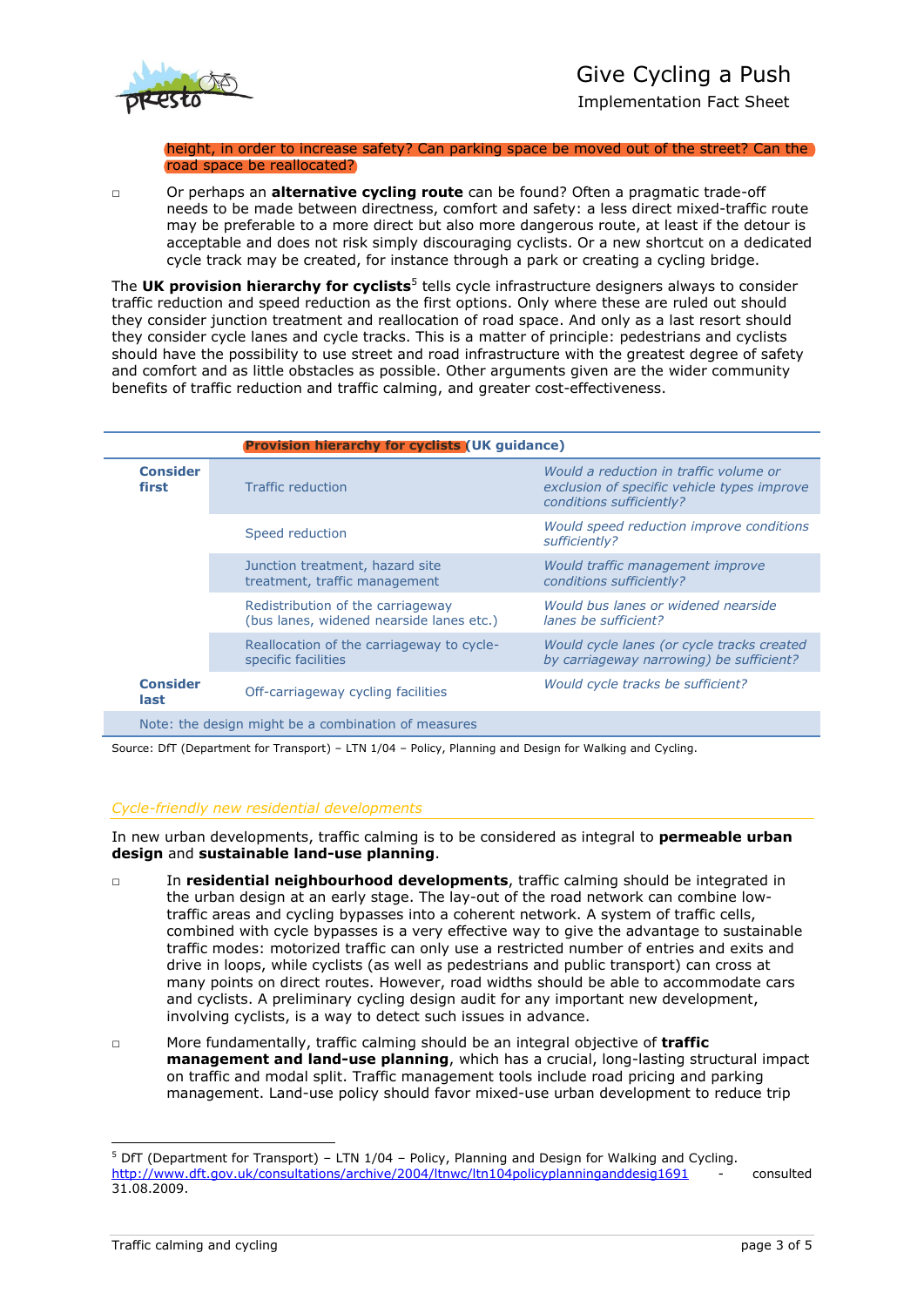

# Give Cycling a Push

Implementation Fact Sheet

distances: segregating land-use functions has been steadily increasing trip lengths, which diminishes the scope for cycling and walking.

□ **Urban design** for large-scale urban extensions should **first lay out coherent cycling and walking networks** and then fit around it a road network for motorized traffic. Traditionally, first a coherent road network is defined, and cycling and walking provisions added on. If we consider cycling and walking as primary urban modes and car access as secondary, the traditional designing process should be reversed<sup>6</sup>. In the same way, the public transport network should be defined before the private traffic network.



Cycle-friendly vertical and horizontal speed reduction (image source: D. Dufour)



Road point closure with bollard or cycle bypass (image source: T. Asperges)

## Considerations

#### *Strengths*

**Traffic livability.** Apart from their benefits for cycling, traffic calming measures are generally popular with inhabitants of residential areas. They are perceived as increasing livability and the quality of the local environment in terms of safety and noise reduction. Often, there are co-funding opportunities of cycling and walking infrastructure with public space improvement programs.

**Reclaimed public space**. In terms of traffic, mixed traffic redresses the balance between motorized traffic on the one hand and walking and cycling on the other: sharing the road space. But beyond traffic concerns, there is also a wider community benefit: sharing public space. By slowing traffic speed down and eliminating the need for infrastructures that segregate modes, the traffic function of the road becomes less prominent, and it becomes more attractive for non-traffic uses: children's play, strolling, and social encounters. Traffic space is reclaimed as public space and it can be better integrated into high-quality streetscape design.

**Cycling visibility.** Speed reducers or obstacles with generous, highly-visible bypasses strengthen the cycling network's visibility and demonstrate cycling's competitive position towards motorized traffic.

#### *Weaknesses*

-

#### **Risks of uncomfortable design.**

<sup>6</sup> EU project PROMISING – 2001: *Measures to promote cyclist safety and mobility*, Deliverable D2